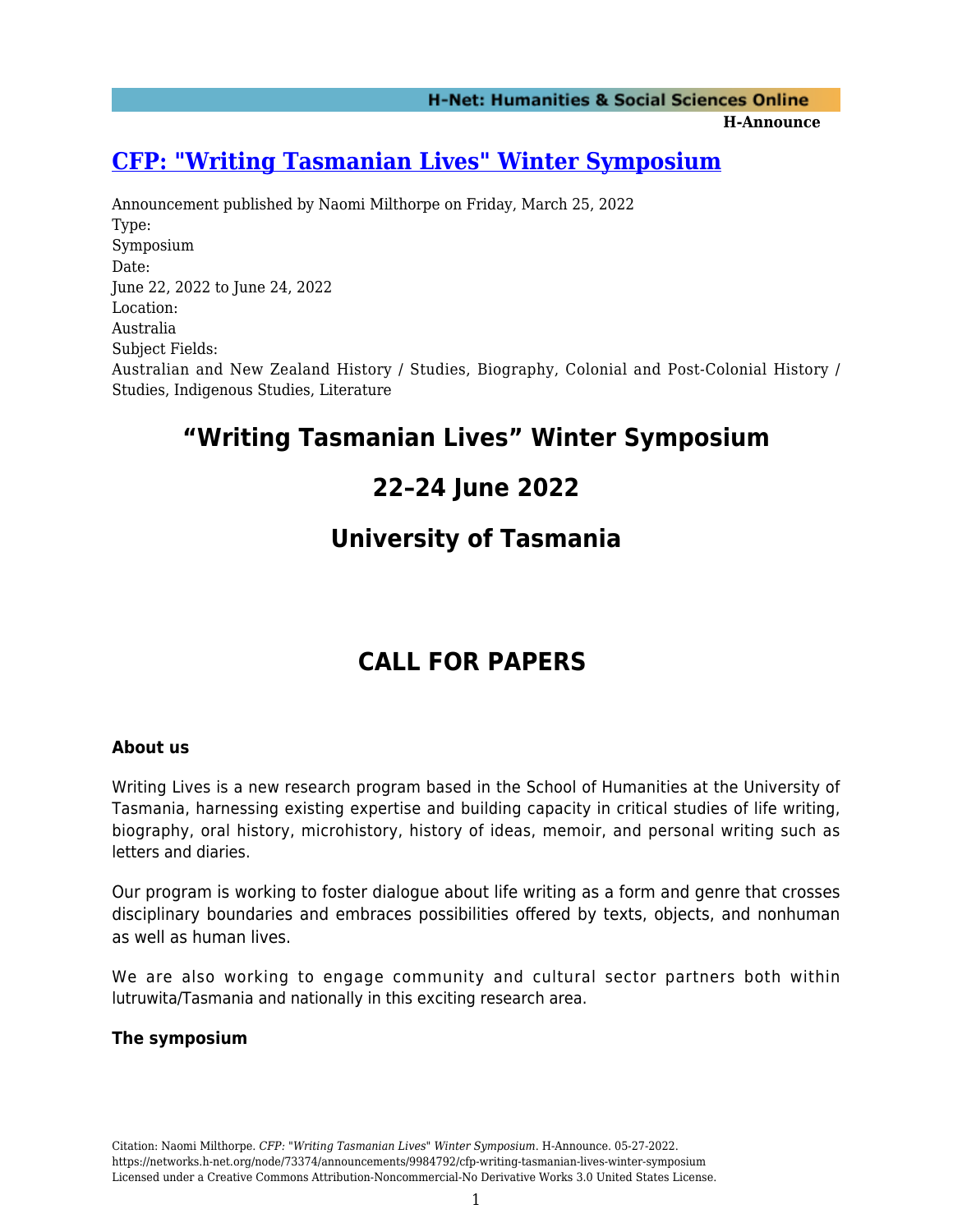#### **H-Net: Humanities & Social Sciences Online H-Announce**

To showcase the many possibilities offered by this field of research, we are delighted to announce the call for papers for our first symposium, to be held online over the afternoons of Wednesday 22, Thursday 23 and Friday 24 June 2022.

In this symposium we turn our focus to the local as we examine the challenges presented by the discipline and practice of biography and life-writing in and about Tasmania and Tasmanians.

The symposium program will encourage discussion about what is at stake – critically, creatively, historically, and ethically – in writing the life stories of Tasmanians, whether historically wellknown or hitherto uncelebrated.

We are especially interested in exploring the following questions:

- What does it mean to write biography in lutruwita/Tasmania, about its residents (living or dead) or about the lives that have influenced our state's history?
- How can we make personal histories and biographies in lutruwita/Tasmania visible to the broader community?
- How do we connect local life stories to national and international histories and communities?
- How does lutruwita/Tasmania feature in both human and more-than-human life stories throughout history?
- What role do collectors and archivists play in documenting and understanding Tasmanian lives?

Papers on the theme of Writing Tasmanian Lives, interpreted in its widest sense, drawing on scholarship and experience from the humanities, creative arts, social sciences, education, and natural science, and from other diverse fields such as library, museum, archives, and cultural studies, are encouraged.

We also welcome papers that engage with broader questions about life writing and biography that go beyond the local context, such as:

- What is life writing and what forms should it take?
- Whose lives should we examine?
- How does the form of life-writing change with the needs of the subject?
- How can we celebrate diversity through life writing, amplifying the voices of people who have been pushed into the margins of history and literature?
- How can we decolonise biography?
- Where lives have not been thoroughly documented, how can we make imaginative use of archival material?

**Plenary events** include a keynote address by **[Dr Jessica White](https://people.unisa.edu.au/Jessica.White2)** (UniSA), about her work writing an ecobiography of Georgiana Molloy, and a panel conversation on writing Indigenous